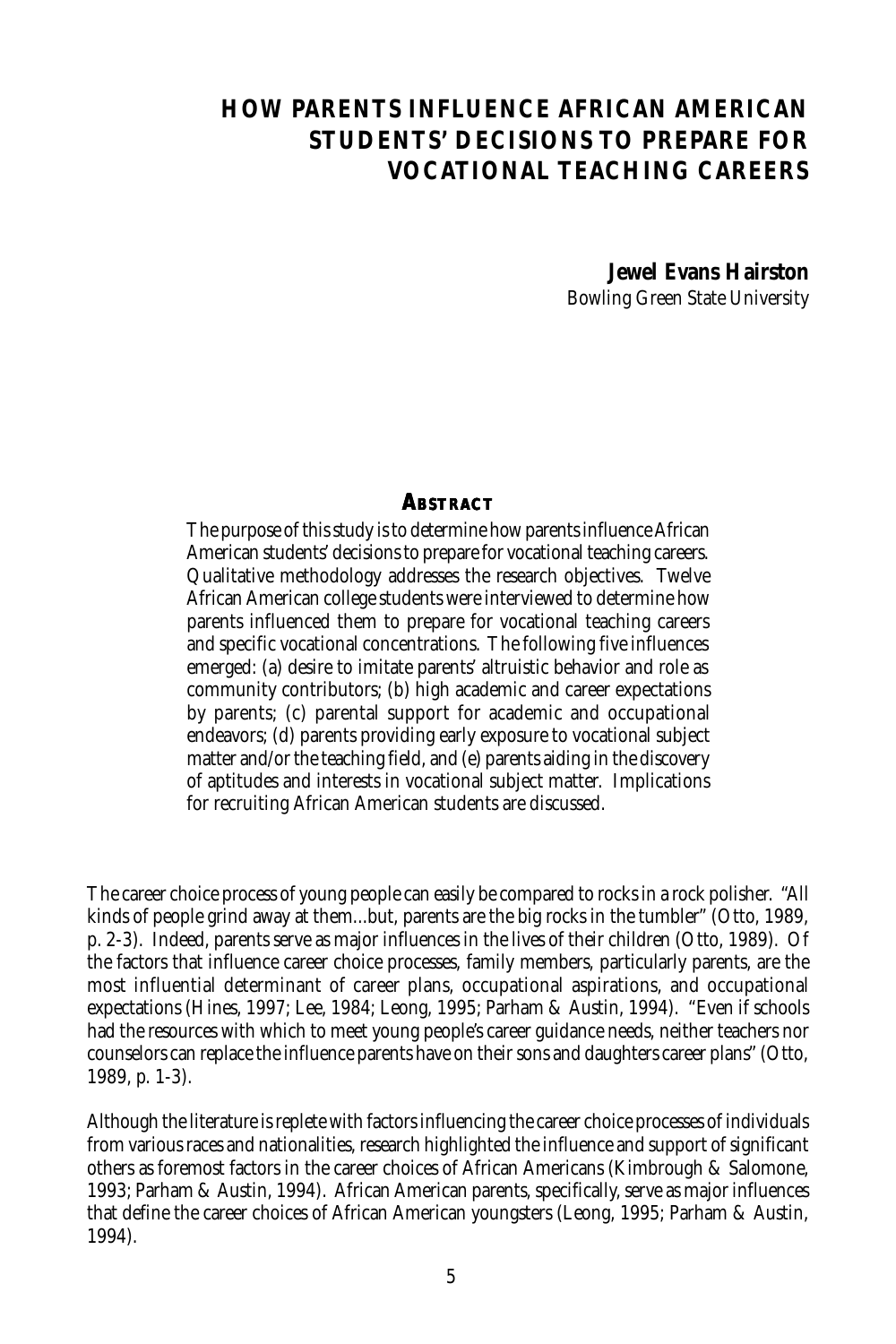Teaching is a career that is widely available for African Americans today. Extreme shortages, however, exist within many teaching concentrations. A specific need for vocational teachers exists where there is an over-representation of African American students and an underrepresentation of African American teachers (Irvine, 1988; Newby, Newby, Smith & Miller, 1995; Riviera-Batiz, 1995). The shortage of African American vocational teachers becomes more evident when one considers that only 2% of African Americans in the United States are preparing to become vocational teachers. Additionally, African American vocational educators constitute a mere 7% of secondary faculty members and 5% of post-secondary faculty members (American Association of Colleges for Teacher Education, 1994). Discerning the influence of African American parents over their children's career choices may be useful for addressing this long-standing shortage.

The vocational teacher shortage is extensive; thus, finding solutions that will lead to solving the problem are imperative. Identifying adequate solutions may derive from identifying the influences of African Americans who enter teaching careers. If parents serve as major influences in the career choice processes of African American children, their influence may provide key determinants behind motivations to enter the specific field of vocational teaching. Thus, the focus of this study is to determine how parents or parental caretakers influence African American students' to prepare for vocational teaching careers.

#### **REVIEW OF RELEVANT LITERATURE**

Career choice theory provides roadmaps for interpreting career choice processes. Many wellknown career choice theories, however, fail to directly address the career behavior of ethnic minority groups, particularly African Americans (Leong, 1995; Osipow, 1983; Roe, 1956). The major criticism of many influential theories that focus on parental influences and career choice processes embody a lack of concept focus relevant to African American career choice processes (Leong, 1995). Very often, African Americans are treated as a homogeneous group with little consideration being made for intra-group differences. This practice typically confounds the effects of race, gender, culture, and class. Additionally, racial differences in African American cultures are often compared with the characteristics of Whites who are typically considered the norm in American society. In this comparison, the racial differences of African Americans are frequently treated as deficiencies with little caution exercised to positively elucidate the observed difference (Ponterotto, 1988; Simpson, 1996).

Because most traditional career choice theories lack emphasis for African Americans, a review of relevant literature may provide a meaningful knowledge base for interpreting this phenomenon. To date, much of the research addressing African American parental influence focused on career aspirations. Generally, parents' career aspirations aid children in selecting occupational goals, influence their knowledge of occupations, and familiarize them with occupational roles and requirements. Whether the child internalizes those aspirations is greatly determined by numerous values found within the home. The occupational orientations of parents familiarize children with occupational roles, while the value orientations of parents provide the learning environment that motivates the aspirations of children (Lee, 1984). The aspirations of African American parents specifically provide powerful influences over their children's career choices (Dawkins, 1989). This influence may be due to the close social networks found within African American families (Riley, 1995). Furthermore, the perceptions of African American parental expectations exert greater influences on the career aspirations of their children than do individuals of other cultures (Evans, 1976; Fields, 1981).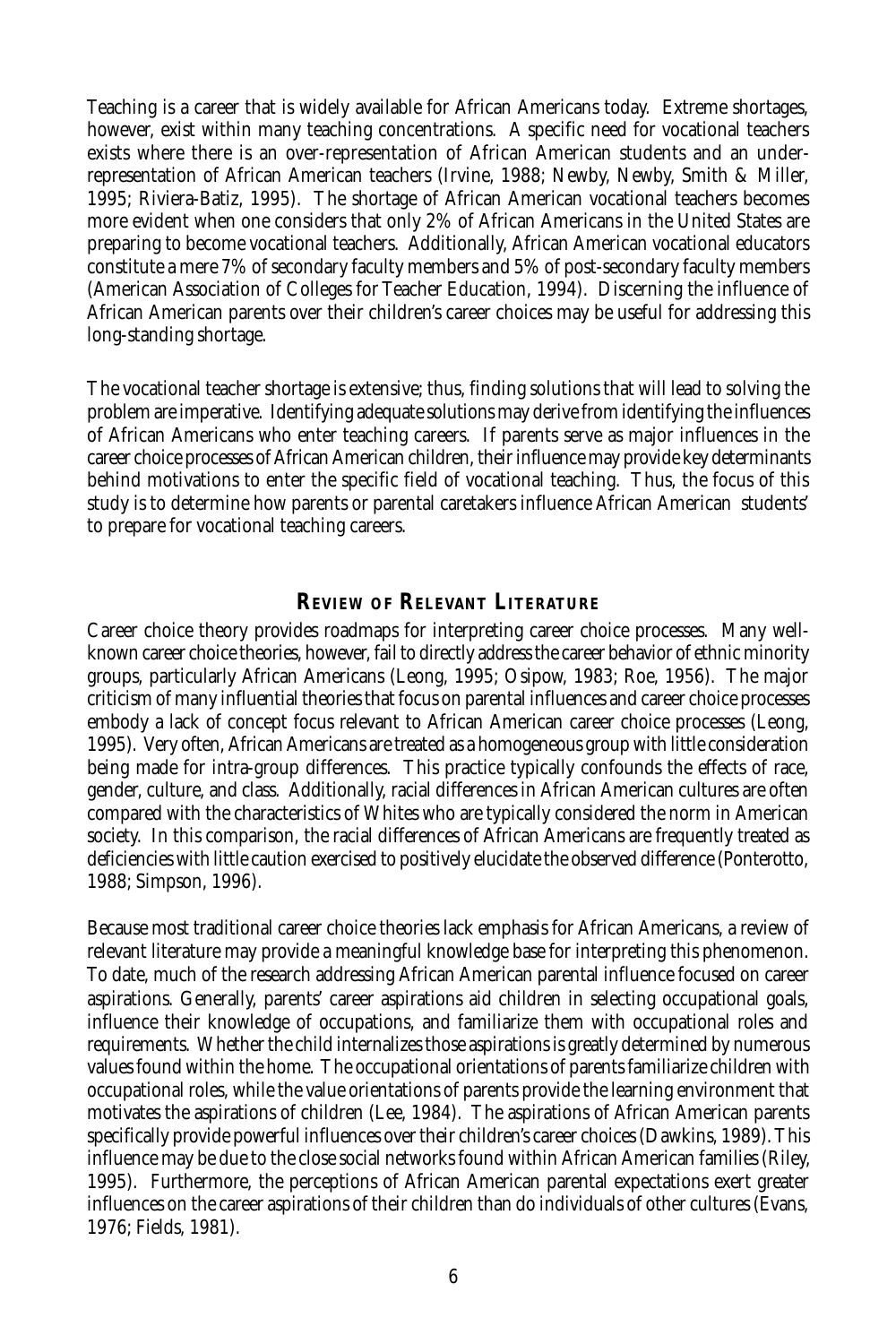Upon analyzing the specific roles of parents in this process, the literature clearly identified mothers as the most influential parent (Bracey, 1992; Dawkins, 1989; Fields, 1981; Simpson, 1996). In early adulthood, many African American children, particularly African American females (Bracey, 1992; King, 1993; Simpson, 1996) are influenced by the aspirations of their mothers. The employment status of mothers, as well as the mother-child relationship, influence the vocational outcomes of African American children (Bracey, 1992). African American mothers influence their children by establishing middle class values of hard work and responsibility, placing emphasis on education, maintaining high expectations, and introducing cultural values (Simpson, 1996). As opposed to mothers, fathers play more of a complimentary role in career decision-making (Schulenberg, Vondracek & Crouter, 1984).

A study by King (1993) specifically linked parental behavior to the career choice of teaching. In King's study, 53% of the participants identified mothers as very encouraging in their choice of teaching. Additionally, mothers in the study created a desire in their children to work with individuals of diverse family backgrounds, to be creative, and to feel that their abilities were well suited for teaching.

### **PURPOSE AND OBJECTIVES**

Because the shortage of vocational teachers is a prominent issue, the National Center for Research in Vocational Education (NCRVE) is assessing the state of the current vocational teacher shortage (Farrell, 1998). A search of the literature did not reveal current studies that focus on increasing the number of African American vocational teachers—a group that has much to contribute to the career preparation of a culturally diverse work force of the 21st century. African American teachers serve as cultural translators that help all children understand diversity. Additionally, because they provide a teaching perspective needed to produce an education for all students that contributes to achieving pride, equity, power, wealth and cultural continuity, as well as character development within the African American culture, their presence is needed in the vocational classroom (King, 1993).

If parents are identified as the number one influence on African American children's educational and career planning decisions (Orfield & Paul, 1995), further research may be useful in determining how African American parents influence the specific career choices of their youngsters (Leong, 1995). Therefore, studying the singular influence of parents or parental caretakers on vocational teaching career goals will make a contribution to career development literature while simultaneously seek solutions to the African American vocational teacher shortage.

The following served as research objectives of the study:

- 1. Identify how parents or parental caretakers influence African American students to prepare for vocational teaching careers
- 2. Identify how parents or parental caretakers influence African American students to select specific vocational teaching concentrations.

#### **METHOD**

Participants in the study were enrolled in vocational licensure programs at six universities in two southeastern states. All programs were accredited by the National Council for Accreditation of Teacher Education (NCATE). The six universities included in the study maintained enrollments of 6,000 to 25,000 students; three were Historically Black Colleges and Universities (HBCUs) and three were Traditionally White Institutions (TWIs).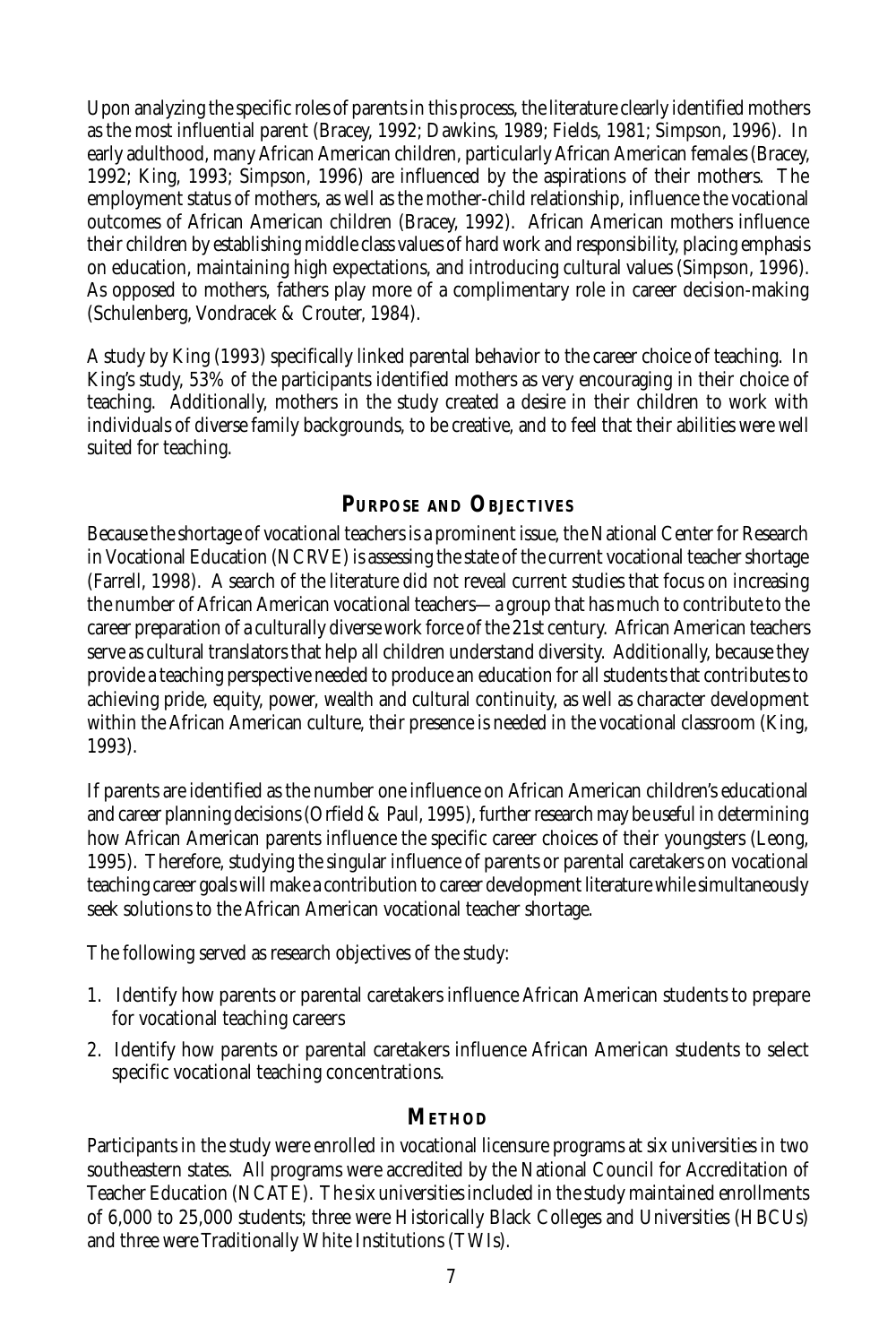The qualitative nature of the study necessitated the selection of respondents who could provide useful data for addressing the research objectives. To purposefully select a small homogeneous group that would provide rich responses to the interview questions, initial selection criteria were established. I sought African American respondents who showed promise for graduating from a vocational teacher licensure program and who were most likely to enter a vocational teaching career after graduation. Thus, respondents were selected based on the following criteria: (a) junior or senior year status in an accredited vocational licensure program; (b) nomination by the department chair who observed the student's interest in a vocational teaching career and was confident of the student's program completion; and (c) acceptable academic standing determined by grade reports held by department chairs. Respondents were preparing to teach in the vocational program areas of agricultural education, business education, marketing education, technology education, trade and industrial education, and work and family studies education.

Fifty-one African American respondents met the initial criteria for the study. Another criteria for the study, individuals who attributed their vocational teaching career choice to parental or parental caretaker influence, also needed to be determined. A questionnaire was developed for this purpose. A panel of professional peers reviewed each questionnaire item to determine that all questions facilitated identification of participants who met this second criterion. The questionnaire also included demographic questions that would allow me to contact individuals for follow-up interviews. Using this questionnaire, the 51 participants were asked to identify the greatest personal influence that lead to vocational teacher preparation. This question helped determine who had been mostly influenced by parents or parental caretakers to prepare for vocational teaching careers. Of the 51 participants selected for the study, 41 returned the questionnaire. Those who did not mention parents as their single greatest influence were not retained for the study. Eighteen participants identified parents as their greatest influence for preparing for vocational teaching careers. Of the 18 respondents, 12 were willing to participate in the study. Seven respondents from the pool were male, five respondents were female. Ages ranged from 20 to 29 years. Six of the respondents attended HBCUs and six attended TWIs. Two respondents were interviewed from each of the six vocational program areas.

To allow a holistic view of the phenomenon under study, I used qualitative research methodology (Patton, 1990) to collect data from the 12 remaining respondents. Patton noted that qualitative data consists of detailed descriptions of events, situations, interactions, and observed behaviors, as well as direct quotes from individuals about their beliefs, experiences, attitudes, and thoughts. One-on-one interviews with open-ended interview questions allowed me to ascertain personal perceptions and interpretations of how parents influenced African American students to prepare for vocational teaching careers.

During the interviews, respondents were asked to respond to the following questions: (a) How did your parents influence your decision to prepare for a career as a vocational teacher? and (b) How did your parents influence your decision to select your specific vocational concentration? Probing questions were included but are not specifically stated because they differed slightly depending upon how respondents addressed the two main questions of the study. Probing questions focused on the parent-child interactions and the experiences parents provided during childhood that potentially influenced respondents to choose vocational teaching careers and specific vocational teaching concentrations. For example, several respondents were asked to elaborate on a specific item purchased by a parent or a memorable activity or experience shared with parents that influenced their vocational teaching career choice.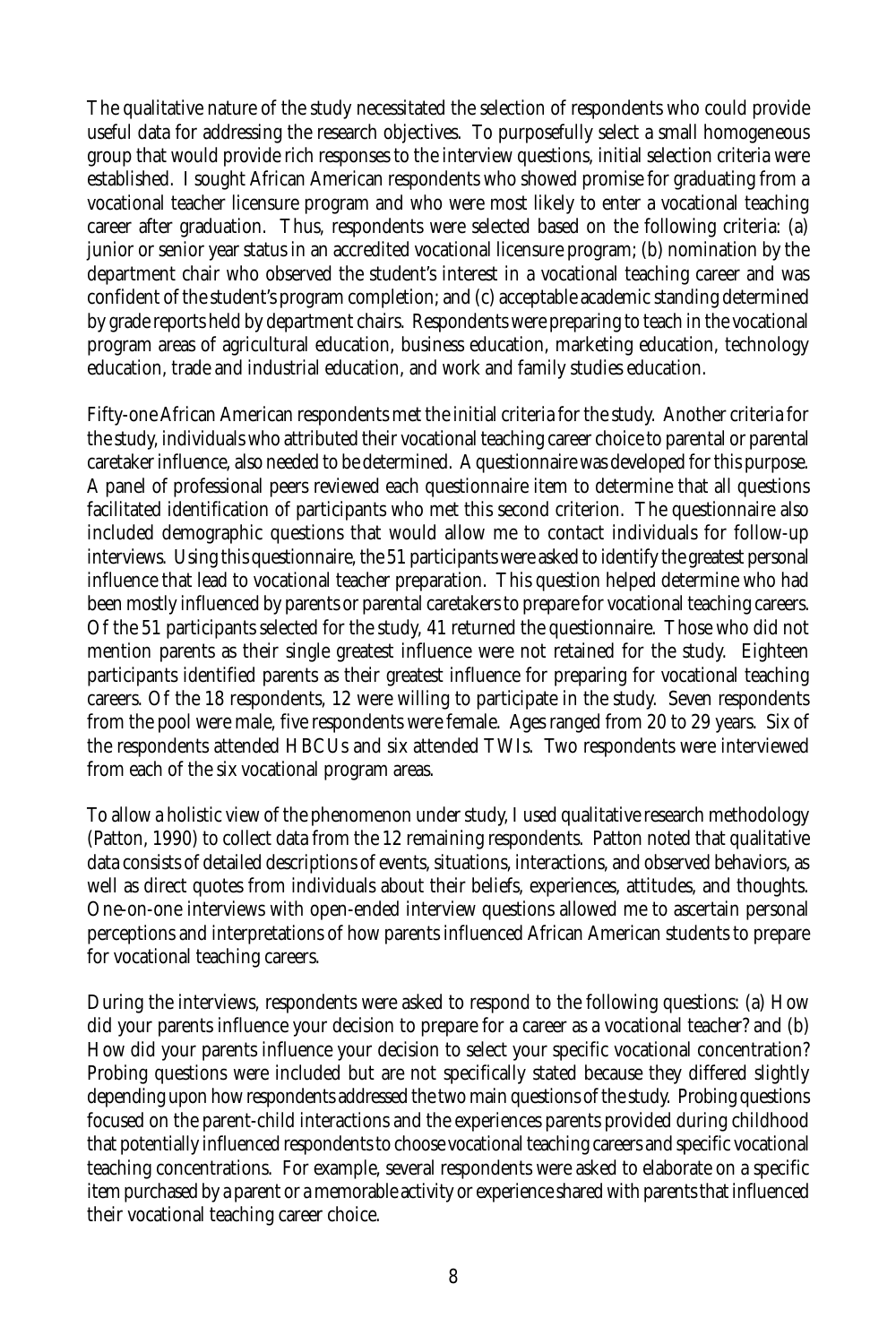Respondents were interviewed at predetermined campus locations. Each respondent was assured confidentiality verbally and in writing. The one-on-one, audio and video taped interviews lasted approximately 60 to 90 minutes. Respondents validated transcribed interview data by verifying that their thoughts and actions were accurately represented.

To develop a trustworthy study, it was necessary to establish credibility, transferability, and confirmability of the data, the data interpretations, and the conclusions (Lincoln & Guba, 1985). To ensure credibility, data collection methods were triangulated because "no single method ever adequately solves the problem of rival cause factors. Because each method reveals different aspects of empirical reality, multiple methods of observation must be employed" (Denzin, 1978, p. 28). Triangulation was accomplished using audio taped interviews, video taped observations, and respondent verification of transcribed data. Transferability was established by providing "thick descriptions" (p. 279) of findings for determination of their appropriateness in other settings. Confirmability was insured by clearly outlining the data collection methods, and withholding interview tapes, records of data analysis, and transcripts for any necessary reanalyzes (Miles and Huberman, 1994).

The transcribed data were initially analyzed using NUDIST software. The NUDIST software program facilitated the division of transcribed text into smaller units of information. This allowed me to attach codes to the units then locate those units that were commonly coded. The transcribed data were fractured and reassembled in different combinations. Data were further analyzed and refined according to the constant comparative method (Silverman, 1993). As units of data were analyzed, they were continuously compared to and against other units including the unit itself. This process allowed me to ascertain the meaning of data, generate additional questions, and develop new categories in the study. Ultimately, it allowed me to confidently identify the five parental influences presented as results.

#### **RESULTS**

Five parental influences emerged from the data: (a) desire to imitate parents' altruistic behavior and role as community contributors, (b) high academic and career expectations by parents, (c) parental support in academic and occupational endeavors, (d) parents providing early exposure to vocational subject matter and/or the teaching field, and (e) parents aiding in the discovery of aptitudes and interests in vocational subject matter. The first three influences led respondents to prepare for vocational teaching careers and address the first research question of the study. Respondents discussed the parental influences that led them to prepare for the career of teaching in general, as well as vocational teaching specifically. The remaining two influences led respondents to enter specific vocational teaching concentrations and address the second research question of the study. Respondents discusssed how those influences affected their decision to prepare for specific vocational concentrations. Results pertaining to the five influences are presented in the following sections.

### **DESIRE TO IMITATE PARENTS' ALTRUISTIC BEHAVIOR AND ROLE AS COMMUNITY CONTRIBUTORS**

Respondents shaped this theme by discussing how their parents' roles as community contributors influenced their desires to give to others through the general career of teaching, as well as through the specific teaching concentration of vocational education. Feelings of pride were evident as respondents referred to the numerous contributions of their parents within local communities. Consistent references to parents' community contributions through work, church, social, and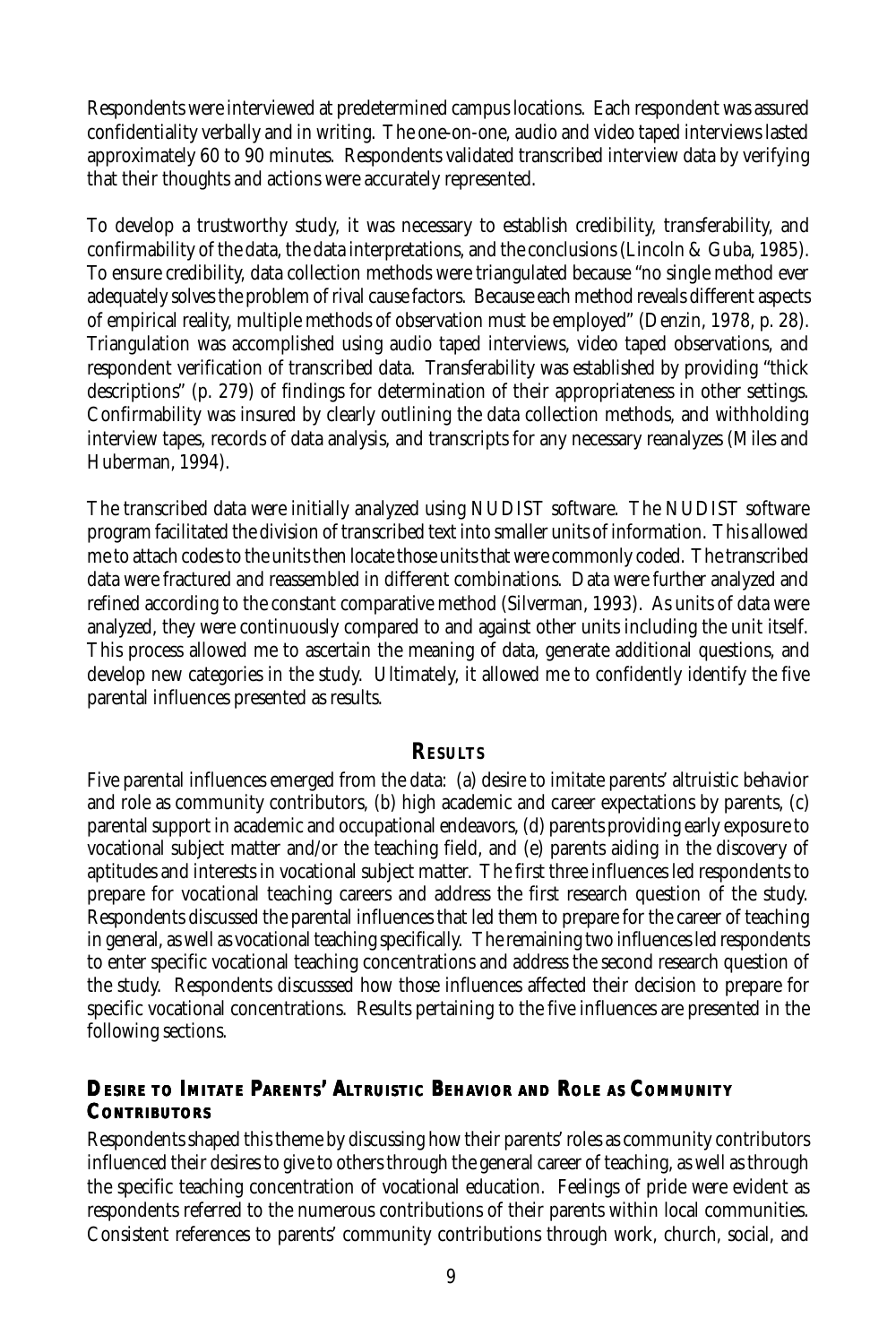civic organizations highlighted the impact of these contributions. Like their parents, respondents were eager to make notable contributions to the community. More than a third of respondents expressed they could contribute to the community by becoming vocational teachers. For example, after discussing the contributions of a mother to a local elementary school, a work and family studies student indicated that vocational education was a way to make direct community contributions: "My mother was always doing something in our local community...I feel being in work and family studies allows me to indirectly work in a capacity where I can make contributions to local areas around the school."

As students acknowledged the altruistic nature of parents, they appeared to tap into their personal desires of benevolence. Respondents acknowledged their parents' roles as helpers then cited their personal desires to help children through teaching. Approximately one-fourth of respondents indicated that vocational education, more than other subject areas, would provide opportunities to help others because of the natural tie between vocational subject areas and community involvement. Furthermore, giving back to other African American students was identified as a very attractive quality of vocational teaching.

## **HIGH ACADEMIC AND CAREER EXPECTATIONS BY PARENTS**

This theme derived from parental expectations regarding educational endeavors, academic achievement, and career goal success. Respondents consistently recalled parents pushing them to earn outstanding grades as opposed to being content with average grades. Expectations of academic achievement affected respondent's perceptions of their vocational teaching career goals. Furthermore, expectations of outstanding grades made respondents set high personal expectations during the teacher preparation process. Because parents expected them to excel during vocational teacher preparation, they diligently worked to achieve the career goal of vocational teaching. An agricultural education student recalled how his father pushed him to achieve academic success and discussed how it affected his attitude to achieve as he prepared for a vocational teaching career:

> *I got my first "C" when I was in the sixth grade. I was like, 'Well Dad, all the rest of the kids have "Cs." He said, "Yeah, well you see, you're not going to be a dumb black child. You're gonna strive. We don't have any dumb people in our family, and we're not going to start now." I won't forget that. From that day, I've been striving ever since.*

According to Sanders (1997) many African American parents engage in positive racial socialization with their children and emphasize the importance of hard work, a good education, and racial pride for survival in society. Because of high academic expectations, respondents displayed determination to excel during the vocational teacher preparation process. Respondents believed that their parents viewed academic success as key to occupational success and perceived academic success as increasing their chances of successfully becoming vocational teachers.

### **PARENTAL SUPPORT IN ACADEMIC AND OCCUPATIONAL ENDEAVORS**

All respondents in the study indicated a sense of parental support for their vocational teaching career choice—support that strongly encouraged them to seek and complete pursuits in the field of vocational teaching. Respondents' indicated that career choice apprehensions were eased when parents approved of their decisions to prepare for vocational teaching careers. Furthermore, parental support indicated career choice approval and elicited expressions of pride among respondents as they witnessed their parents' esteem for vocational teaching. Parental support was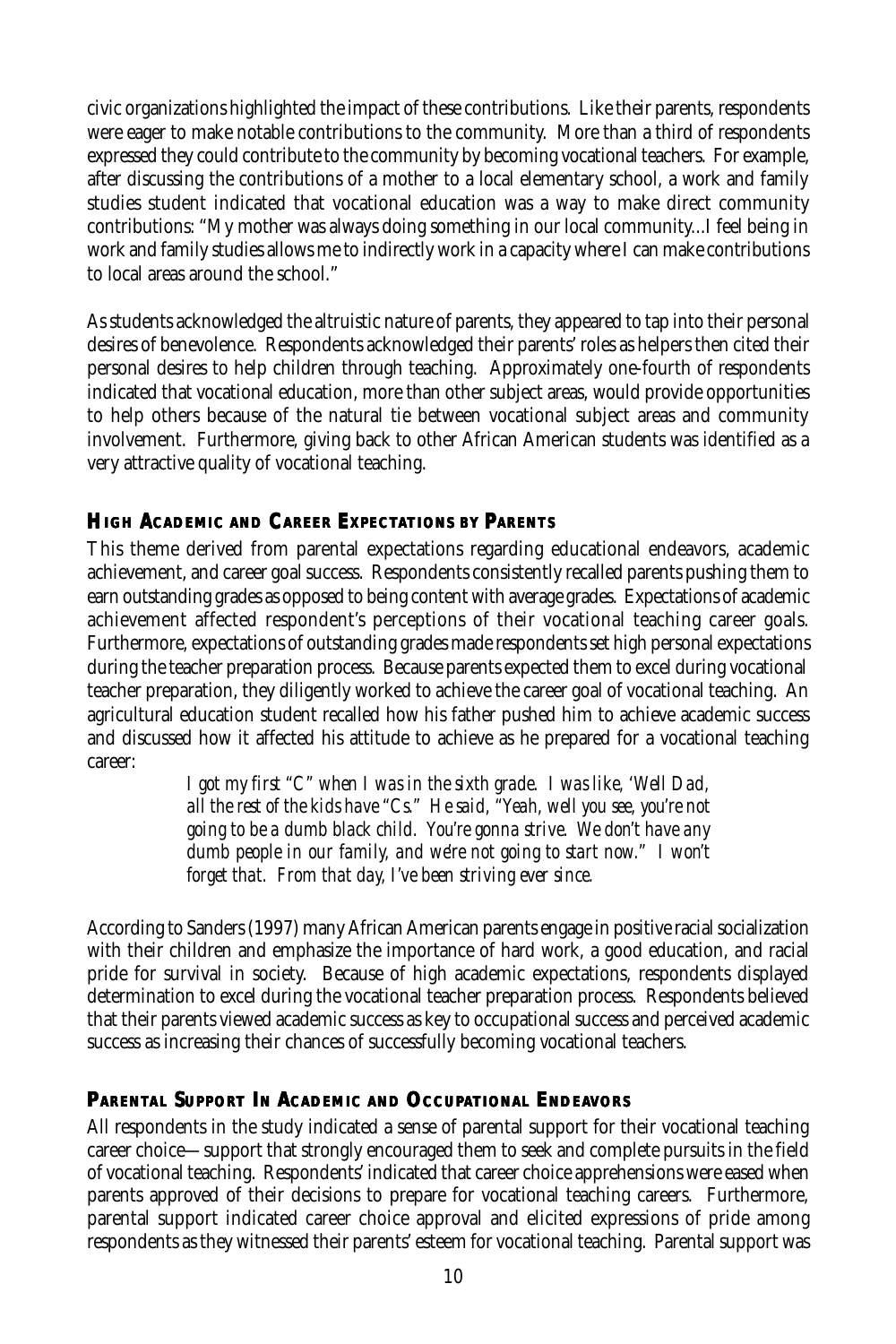additionally motivating when parents showed interest, support, and involvement in respondents' vocational student organization activities.

Mothers were cited as particularly influential because they provided support that eased respondents' apprehensions about vocational teacher preparation. This finding adds to myriad literature citing the strong influence of mothers on the career choice of children (Bracey, 1992; Dawkins, 1989; Fields, 1981; Simpson, 1996). Many respondents shared the feeling of one work and family studies education student who indicated, "My mother encouraged me when school was hard and told me to hang in there because I would do just fine… I really couldn't have done it without her."

### **PARENTS PROVIDING EARLY EXPOSURE TO VOCATIONAL SUBJECT MATTER AND/OR THE TEACHING FIELD**

It became initially evident that exposure to the field of teaching in general often related to preparing for vocational teaching specifically. Thus, this theme was based on teaching-related and/or vocationally-related experiences gained during childhood. Vocationally-related experiences are those that can be associated with specific vocational concentrations.

Respondents with parent educators were strongly influenced to enter teaching. Their parents helped them gain an understanding of the field through direct, frequent, and early exposure to the profession. At a young age, respondents developed an understanding of the duties, responsibilities, and lifestyles of a teacher and eventually began to consider teaching. One respondent preparing to become a marketing teacher explained, "...just hanging out around my mother's school, just getting a feel for what teachers do, I liked it...That whole background and involvement made me kind of interested in teaching."

Respondents were introduced to vocationally-related experiences during early ages. All respondents entered the specific vocational concentration they associated with the experiences they shared with parents during childhood. They remembered the first childhood experience with a parent, the first childhood responsibility obtained from a parent, or the first toy purchased by a parent that created initial interests in vocational subject areas.

 The simultaneous introduction by parents to vocationally-related activities and to the general career of teaching was extremely influential. Herein lies the link between the choice of the general field of teaching and the choice of vocational teaching specifically. The notion of being surrounded by the teaching profession, intermingled with exposure to vocational activities, lead respondents to an understanding of teaching as well as to an understanding of vocational content. An agricultural education student recalled experiences with his parent educator that influenced him to prepare for a vocational teaching career in agricultural education:

> *Dad, he always surrounded me with some kind of farming activity. At two or three I would ride out with my dad and feed cattle, play with the little baby calves, just do different things… He (dad) always had me traveling around with his students to different Future Farmers of America (FFA) contests. He would take me up to the meeting at the (state) Department of Agriculture when I was 12 years old… I was always surrounded by it (agriculture) in some shape or form.*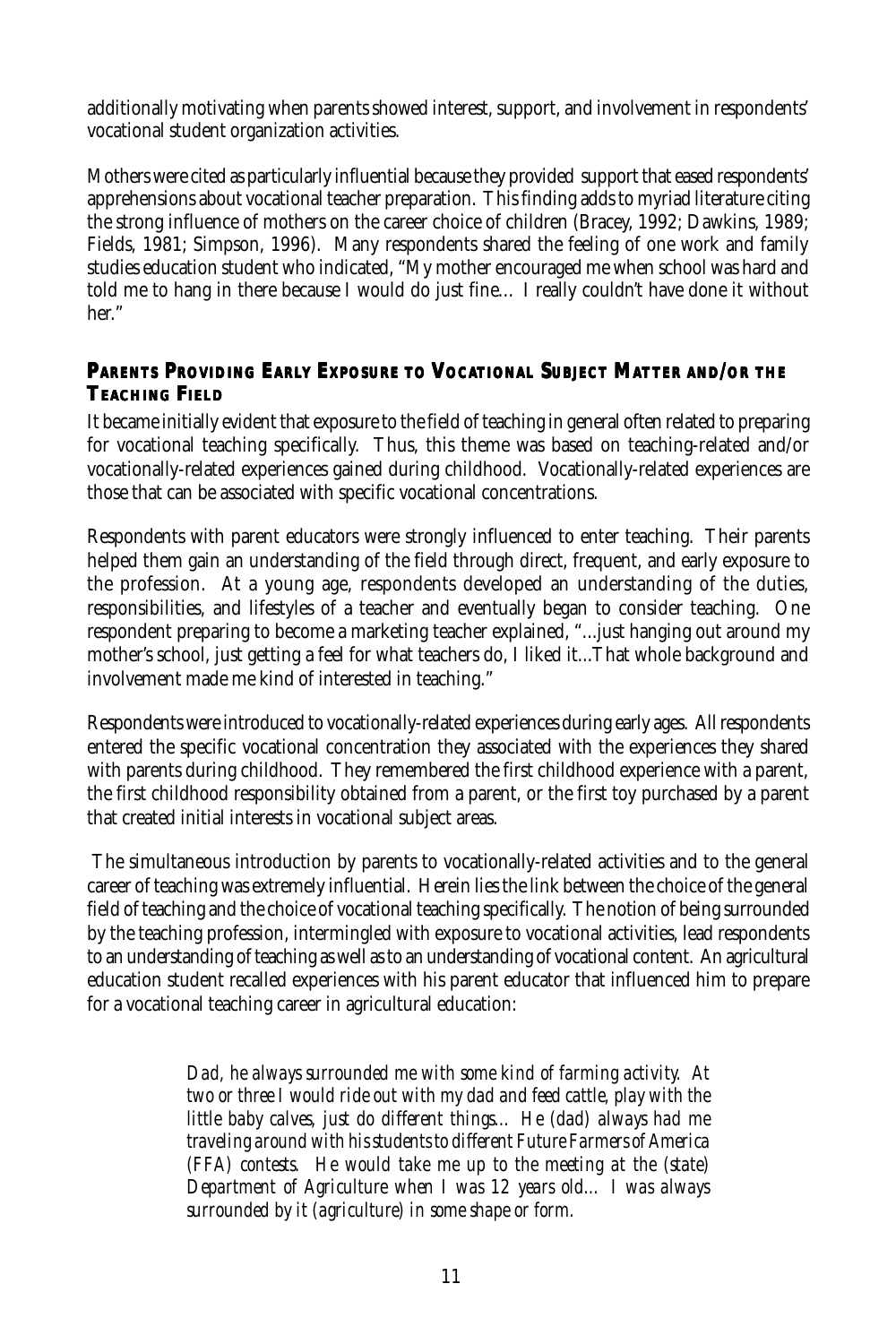King (1993) found that early discussion about teaching as a career choice was one of the most influential factors affecting a career choice of teaching. King indicated, "The more familiar an individual is with the requirements and rewards of the work world, the better equipped they are to make a career choice" (p. 204).

### **PARENTS AIDING IN DISCOVERY OF APTITUDES AND INTERESTS RELATED TO VOCATIONAL SUBJECT MATTER**

Respondents were strongly influenced to teach vocational subjects when parents encouraged pursuits of activities associated with vocational concentrations. From there, students began to discover aptitudes for technical areas within specific vocational concentrations. Respondents who discovered strengths and interests in the hands-on aspects of vocational subject matter with their parents were interested in continuing those interests later in life. A technology education student recalled how his grandfather (his parental caretaker) influenced his decision to focus on the specific concentration of technology education by providing access to technology based activities:

> *I was always into hands-on activities. Taking stuff apart when I was little… Sometimes we (grandfather and I) would have contests to see who could put things together the fastest. I realized I was good with that kind of stuff… When I was deciding on what type of job that I wanted to do, I was considering that.*

#### **IMPLICATIONS**

In this study, parents or parental caretakers helped develop interests in vocational teaching careers and specific vocational concentrations. Parents accomplished this by serving as role models who enhanced the altruistic desires of respondents, supportd respondents' decisions to pursue vocational teaching careers, set high achievement goals that would allow respondents to complete the teacher preparation process, and introduced the positive aspects of teaching and vocational subject matter at a young age. Additionally, parents involved children in hands-on learning experiences, provided opportunities that nurtured interests in vocational subject matter, and created environments that nurtured the discovery of aptitudes for vocational content.

Although the goal of this study was to determine the influence of parents on their children's decisions to prepare for vocational teaching careers specifically, respondents made numerous references to parents influencing their decisions to become teachers in general. It is important to note that the desire to teach in general and the desire to teach vocational subjects specifically is not mutually exclusive. For some respondents, parents influenced their desires to become teachers before they discovered a specific vocational subject area. For other respondents, parents fostered love for a specific vocational subject prior to influencing their decision to prepare for teaching. In any respect, the choice to prepare for a career in vocational teaching was attributable to the positive experiences, and to the overall support and encouragement provided by parents. Much can be learned from the positive career influences of parents in this study. The behaviors displayed by these parents should be mimicked in vocational educational environments frequented by young African American students. For example, those individuals who work closely with African American students in vocational settings should support student's decisions to enroll in

To support the possible career choice of vocational teaching during years when students are making career choices, the parent-child interactions and learning environments fostered by parents should

vocational courses and should cultivate learning environments that foster student success.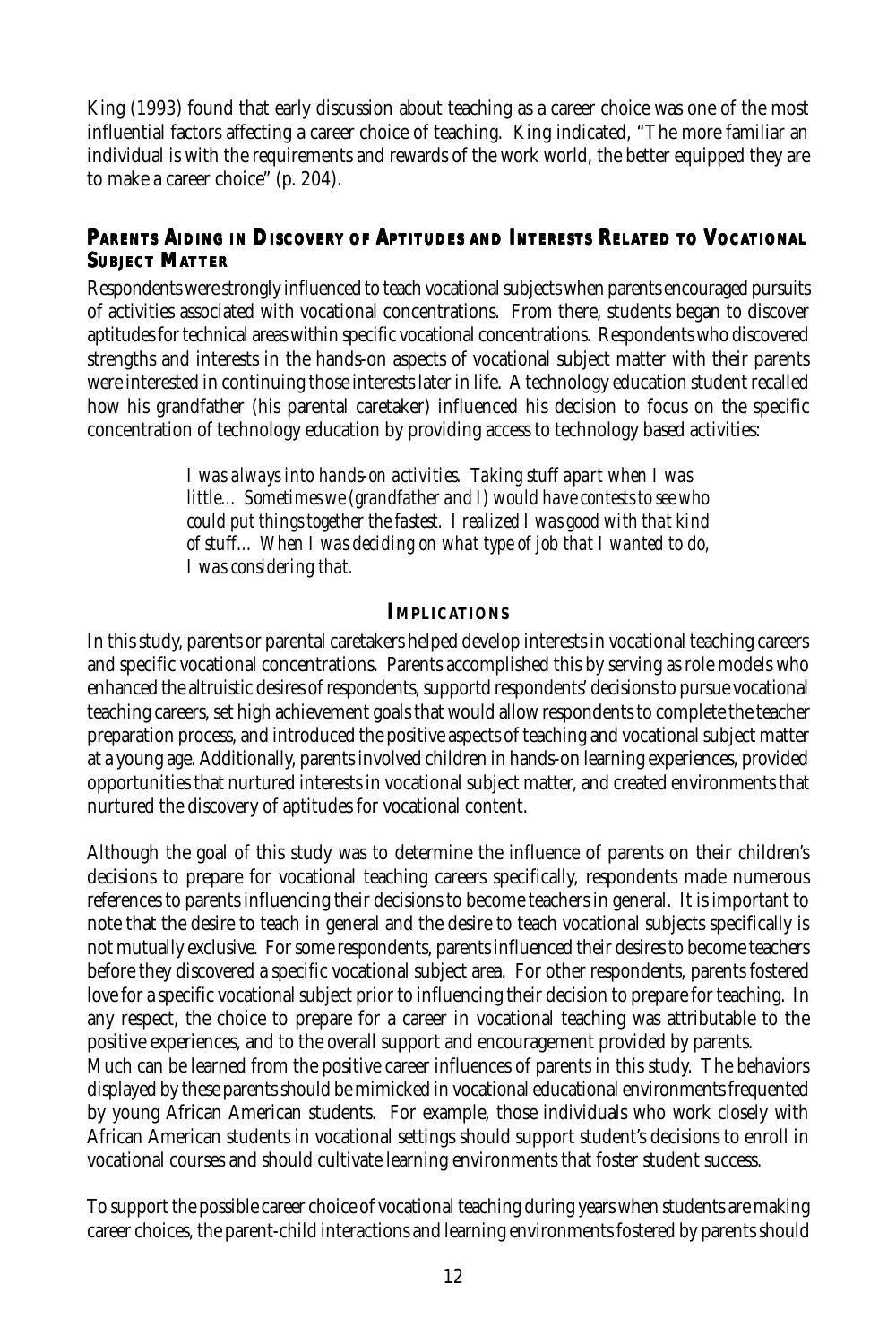be duplicated specifically by those who closely interact with African American students such as vocational educators, guidance counselors, administrators, and college and school system recruitment personnel. These individuals should interact with African American students on a personal level while exposing them to learning activities, projects, and co-curricular activities that will help identify interests, abilities, and aptitudes for vocational subject matter. While doing so, vocational educators and personnel should exhibit a pedagogy of care and concern for African American students' personal and educational success.

The high expectations of parents in this study and the response it caused within respondents should motivate guidance counselors and teachers to set high academic standards and target academically successful students for vocational programs. Because children's perceptions of expectations affect their academic achievement (Gill & Reynolds, 1996), parents, vocational educators, and administrators should expect students to perform well in vocational classes.

Based upon respondent's reverence for their parent's community contributions and the altruistic desires it tweaked, it is beneficial to highlight the community development potential of vocational teaching. Vocational student organizations provide specific implications for community outreach and should be used as a tool for attracting African American students to the profession. Additionally, vocational programs at the secondary and post-secondary levels should be promoted by emphasizing participation in co-curricular organization activities.

In summary, all parental influences derived from this study have implications for vocational education. These influences, which include parents serving as role models of altruism, parental support for career goal achievement, high grade expectations, introductions to the positive aspects of teaching and vocational subject matter, parents involving children in hands-on learning experiences, and the creation of environments that nurture the discovery of vocational content are all important in creating interest in vocational education and vocational teaching. Each factor serves as a necessary element that creates excitement in vocational subject matter and incites desires to be a part of vocational teaching. It may not be possible to duplicate all of the parental infuences presented in this study, but emphasizing and utilizing these influences may provide ways to motivate African Americans to become vocational teachers and may provide answers to alleviating the shortage of African American vocational teachers.

#### **REFERENCES**

American Association of Colleges for Teacher Education. (1994). *Teacher education pipeline III: Schools, colleges, and departments of education enrollments by race, ethnicity, and gender.* (ERIC Document Reproduction Service No. ED 369 780)

Bracey, G. W. (1992). Predicting school success for at-risk children. *Phi Delta Kappan, 74*(2), 104-117.

Dawkins, M. P. (1989). The persistence of plans for professional careers among blacks in early adulthood. *Journal of Negro Education*, *58*(2), 220-233.

Denzin, N. K. (1978). *Sociological methods*. New York: McGraw-Hill.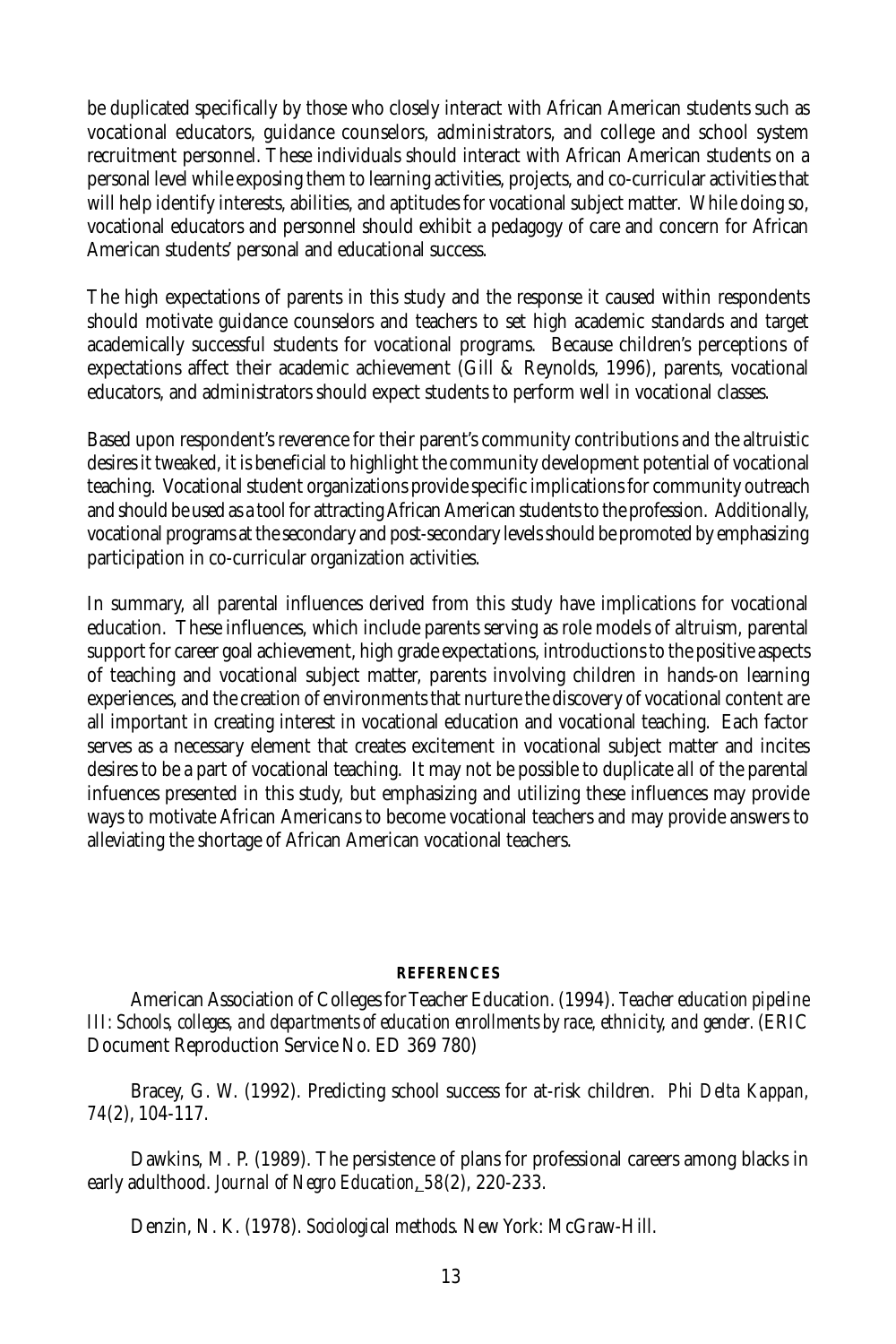Evans, C. (1976). *Significant other influence and career decisions: Volume I. black and white male urban youth*. Ohio: National Center for Vocational Education Research. (ERIC Document Reproduction Service No. ED 159 332)

Farrell, G. (1998, September). Voc. ed. teacher recruitment at crisis level nationwide. *Education Daily, 31*(182), 1&3.

Fields, B. A. (1981). Some influences upon the occupational aspirations of three whitecollar ethnic groups. *Adolescence, 16*(63), 663-684.

Gill. S., & Reynolds, A. J. (1996, August). *Role of parent expectations in the school success of at risk children.* Paper presented at the biennial meeting of the International Society for the Study of Behavior Development, Quebec, Canada.

Hines, M. S. (1997, March). *Factors influencing persistence among African American upperclassmen in natural science and science related majors.* Paper presented at the Annual Meeting of the American Education Research Association, Chicago, IL.

Irvine, J. J. (1988). An analysis of the problem of the disappearing black educator. *Elementary School Journal, 88*(5), 503-514.

Kimbrough V. D., & Salomone, P. R. (1993). African Americans: Diverse people, diverse career needs. *Journal of Career Development, 19*(4), 265-279.

King, S. H. (1993). The limited presence of African American teachers. *Review of Educational Research, 63*(2), 115-149.

Lee, C. L. (1984). An investigation of the psychosocial variables in the occupational aspirations and expectations of rural black and white adolescents: Implication for vocational education. *Journal of Research and Development in Education, 17*(3), 28-440.

Leong, F. T. L. (1995). *Career development and vocational behavior of racial and ethnic minorities.* New Jersey: Lawrence Erlbaum Associates.

Lincoln, Y. S., & Guba, E. G. (1985). *Naturalistic inquiry.* Newbury Park, CA: Sage Publications.

Miles , M. B., & Huberman, A. M. (1994). *Qualitative data analysis* (2nd ed.). Thousand Oaks, CA: Sage Publications, Inc.

Newby, D., Smith, G., Newby, R., & Miller, D. (1995). The relationship between high school students' perceptions of teaching as a career and selected background characteristics: Implications for attracting students of color to teaching. *The Urban Review, 27*(3), 235-249.

Orfield, G., & Paul, F. G. (1995). *High hope and long odd: A major report on Hoosier teens and the American dream*. Indianapolis, IA: Indiana Youth Institute. (ERIC Document Reproduction Service No. ED 378 463)

Osipow, S. H. (1983). *Theories of career development* (3rd ed.). Englewood Cliffs, NJ: Prentice-Hall.

Otto, L. B. (1989). *How to help your child choose a career.* Florida: State Department of Education. (ERIC Document Reproduction Service No. ED 336 506)